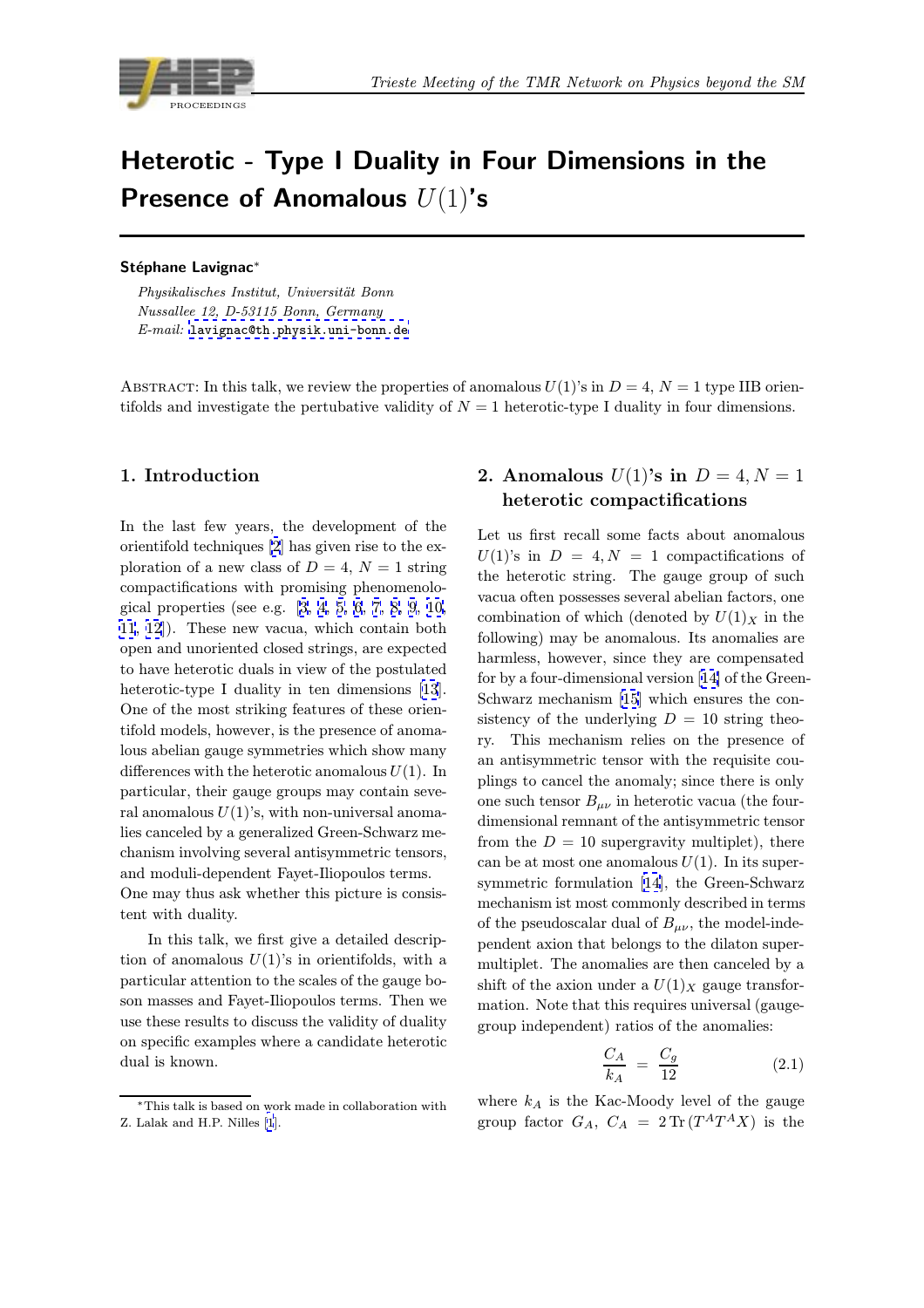<span id="page-1-0"></span>coefficient of the  $U(1)_XG_AG_A$  gauge anomaly (there is an additional symmetry factor for the cubic  $U(1)_X$  anomaly,  $C_X = \frac{2}{3} \text{Tr}(X^3)$ , and  $C = \text{Tr } X$  is the scafficient of the mixed  $U(1)$  $C_g = \text{Tr } X$  is the coefficient of the mixed  $U(1)_X$ gravitational anomaly.

The anomalous gauge boson acquires a mass of the order of the string scale through its Green-Schwarz coupling to the axion and, as a consequence of the anomaly, a Fayet-Iliopoulos term  $\xi^2$ is generated at the one-loop level. A string computation [16] shows that  $\xi^2$  is tied to the string scale by a model-dependent coefficient:

$$
\xi^2 = \frac{\text{Tr} X}{192 \pi^2} M_{Str}^2 \tag{2.2}
$$

In the original vacuum, supersymmetry is broken by the Fayet-Iliopoulos term; however, there generally exist "shifted vacua" in which the vevs of some fields  $\Phi_{\alpha}$  charged under  $U(1)_X$  compensate for  $\xi^2$ , thus restoring supersymmetry. A combination of the S and the  $\Phi_{\alpha}$  chiral superfields is then absorbed by the anomalous vector multiplet and disappears from the massless spectrum, while the orthogonal combination yields the lowenergy dilaton supermultiplet. This vacuum shift generally triggers further breakdown of the gauge group [17].

## **3. Anomalous**  $U(1)$ 's in  $D = 4, N = 1$ or[ien](#page-7-0)tifolds

As stressed in the introduction,  $D = 4, N = 1$ type IIB orientifolds show a very different pattern of anomaly cancellation. The gauge group of such vacua may contain more than one anomalous  $U(1)$ . Their anomalies are not universal in the sense of Eq. (2.1) and are compensated for by a generalized version of the Green-Schwarz mechanism, which involves several antisymmetric tensors [18]. Also, a string computation [19] has shown that no [Fay](#page-0-0)et-Iliopoulos term is generated at the one-loop level. While this result has been obtained in a specific vacuum (the  $Z_3$  orientifold of Ref. [\[3](#page-7-0)]), it is believed to hold in a lar[ger](#page-7-0) class of models, since it is related to tadpole cancellation.

The mec[ha](#page-6-0)nism of anomaly cancellation in  $T^6/Z_N$  and  $Z_M \times Z_N$  type IIB orientifolds has been studied in Ref. [20]. Let us summarize here

their results. In addition to the antisymmetric tensor  $B_{\mu\nu}$  from the untwisted sector, these models contain several twisted antisymmetric tensors  $B_{k\mu\nu}$ ,  $k = 1 \dots M$  living at the fixed points of the underlying orbifold. Those twisted antisymmetric tensors couple<sup>1</sup> to the Yang-Mills Chern-Simons forms:

$$
\partial^{\mu} B_{k}^{\nu \rho} \omega_{\mu \nu \rho}^{A \gamma_M} \tag{3.1}
$$

and to the field strength of the abelian factors  $U(1)<sub>i</sub>, i = 1...N$  present in the gauge group:

$$
\epsilon_{\mu\nu\rho\sigma} B_k^{\mu\nu} F_i^{\rho\sigma} \tag{3.2}
$$

The Green-Schwarz terms (3.2), together with (3.1), generate the tree diagrams which cancel against the anomalous triangle graphs. A striking difference with the heterotic case is that there are no Green-Schwarz couplings for  $B_{\mu\nu}$ - implying that the dilaton superfield does not play any role in anomaly cancellation [20].

In a supersymmetric description, the pseudoscalar duals  $a_k$  of the twisted antisymmetric tensors lie in the same chiral multiplets as the blowing-up modes  $m_k$  associated with [the](#page-7-0) singularities of the orbifold:

$$
M_k \mid_{\theta = \bar{\theta} = 0} = m_k + i a_k \tag{3.3}
$$

Performing a duality transformation on the couplings (3.1), we obtain the following expression for the gauge kinetic function:

$$
f_A = f_p + \sum_k c_A^k M_k \tag{3.4}
$$

where  $f_p$  depends linearly on the untwisted moduli  $(f_p = S$  for gauge groups coming from 9branes [9]) and the  $c_A^k$  are model-dependent coef-<br> $f_{\text{e}}(2, 2)$  are help in the couplings (2.2) can be ficients. Similarly, the couplings (3.2) can be rewritten as

$$
\partial_{\mu} a_k A_i^{\mu} \tag{3.5}
$$

This tells us that the Kähler potential for the  $M_k$ fields takes the generic form:

$$
K = K \left( \{ M_k + \bar{M}_k - 2 \sum_{i=1}^N \delta_i^k V_i \} \right) \quad (3.6)
$$

<sup>&</sup>lt;sup>1</sup>More precisely, the antisymmetric tensors living at a given fixed point of the orbifold couple only to the gauge fields coming from D-branes whose worldvolume contains this fixed point.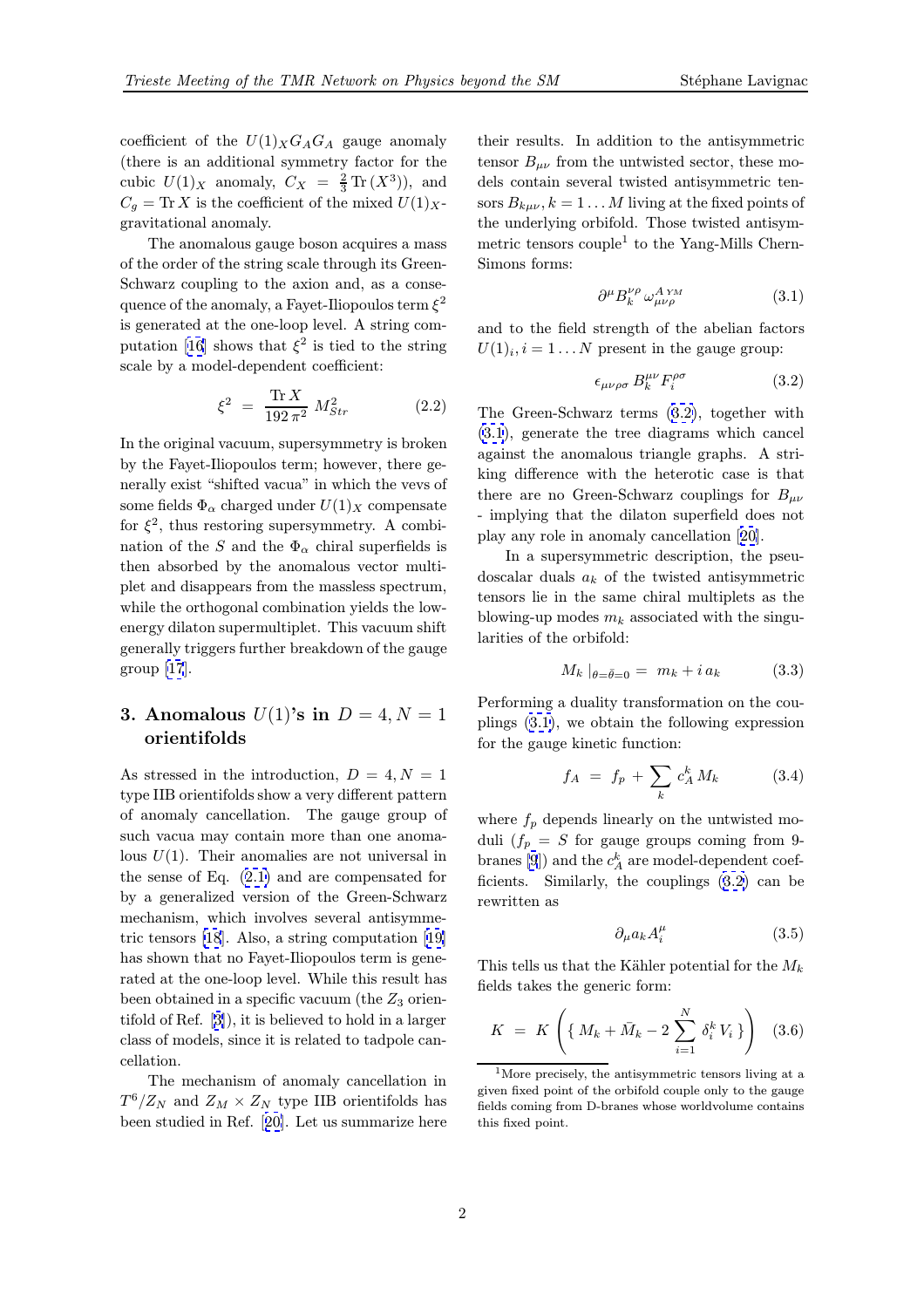<span id="page-2-0"></span>where the Green-Schwarz parameters  $\delta_i^k$  are mo-<br>del dependent each signal cannot be well<sup>2</sup>. Gauss into del-dependent coefficients as well<sup>2</sup>. Gauge invariance then implies that, under a  $U(1)_i$  transformation with gauge parameter  $\Lambda_i$ , the  $M_k$  undergo a shift:

$$
M_k \to M_k + i \,\delta_i^k \Lambda_i \tag{3.7}
$$

while the dilaton, as well as the other untwisted moduli, remains unshifted. The variation of the gauge kinetic terms induced by (3.7) then cancels the mixed gauge anomalies, which show the nonuniversal structure:

$$
C_A^i \ = \ 8\,\pi^2 \sum_k \ c_A^k \ \delta_i^k \qquad \qquad (3.8)
$$

Mixed gravitational anomalies are canceled in a similar fashion.

In order to determine the Fayet-Iliopoulos terms and abelian gauge boson masses, one first needs to find the anomalous combinations of the  $N$   $U(1)$  factors. This is done by diagonalizing the Green-Schwarz terms

$$
2\sum_{i,k} g_i \tilde{\delta}_i^k \partial_\mu a_k A_i^\mu \tag{3.9}
$$

as obtained from (3.6), where the  $a_k$  and  $A_i^{\mu}$ fields have been canonically normalized,  $g_i =$ <br> $\sqrt{R_0} f_i = 1/2$  is the gauge coupling of  $U(1)$ , and  $\langle \text{Re} f_i \rangle^{-1/2}$  is the gauge coupling of  $U(1)_i$  and  $\delta_i^* = \sqrt{2} \sum_k \mathbf{K}_{ki} \delta_i^*$  are the moduli-dependent<br>Green-Schwarz cou[plin](#page-1-0)gs  $(K_{kl} = \partial^2 K / \partial M_k \partial \bar{M}_l^*$  $\delta_k^k = \sqrt{2} \sum_k K_{kl}^{1/2} \delta_i^l$  are the moduli-dependent<br>Creep Sebwarz semiings  $(K - \partial^2 K/\partial M) \partial \overline{M}$ denotes the Kähler metric for the  $M_k$  fields). The "diagonalization" of (3.9) involves a rotation  $R^V$ on the gauge bosons and a rotation  $R^M$  on the pseudoscalars  $a_k$ :

$$
\sum_{i,k} R_{pi}^V g_i \tilde{\delta}_i^k R_{qk}^M = \mu_p \delta_{pq} \tag{3.10}
$$

One can always choose  $R^V$  and  $R^M$  in such a way that the first r "eigenvalues"  $\mu_1, \ldots, \mu_r$  are nonzero. In terms of the redefined fields  $a'_p =$ nonzero. In terms of the redefined fields  $a'_p = \sum_{i} R_{n}^V a_i a_k$  and  $A'_p{}^p = \sum_{i} R_{n}^V A_i^p$ , the Green-Schwa  ${}_{k}R_{pk}^{M}a_{k}$  and  $A_{p}^{\prime \mu} = \sum_{i} R_{pi}^{V} A_{i}^{\mu}$ , the Green-Schwarz couplings (3.9) read

$$
\sum_{p=1}^{r} \mu_p \, \partial_\mu a'_p A'^{\mu}_p \tag{3.11}
$$

Eq.  $(3.11)$  tells us that there are exactly r anomalous  $U(1)$ 's. Indeed, only the r gauge bosons  $A_{p=1...r}^{\prime\mu}$  have Green-Schwarz couplings, and each  $A_{p=1}^{\prime}$  then couples to a different evien like field  $a_{p}^{\prime}$ of them couples to a different axion-like field  $a'_p$ whose shift compensates for the anomalies of the associated  $U(1)$ . The  $N-r$  orthogonal combinations  $A_{p=r+1...N}^{\prime \mu}$ , on the other hand, correspond<br>the approach free  $U(1)$ 's This can be sheded to anomaly-free  $U(1)$ 's. This can be checked explicitely by redefining the charges accordingly to the gauge bosons,  $Y'_p = \sum_i R_{pi}^V g_i Y_i / g$  (with  $g = \sqrt{\sum_i g_i^2/N}$  and by computing the anomalies<br>in the now begin. Note that the anomalies in the new basis. Note that the anomalous gauge bosons are defined in an unambiguous way by Eq. (3.11) (up to possible degeneracies among the  $\mu_p$ ), while the anomaly-free gauge bosons can be rotated at will.

Having identified the anomalous  $U(1)$ 's, we are now ready to determine the gauge boson masses and Fayet-Iliopoulos terms. Eq. (3.11) tells us that the anomalous gauge boson  $A_p^{\prime \mu}$  acquires<br>a mass  $\mu$  by absorbing the pseudoscalar  $a'$ . The a mass  $\mu_p$  by absorbing the pseudoscalar  $a'_p$ . The supersymmetric version of this statement is that the chiral superfield  $M_p'$  and the anomalous vec-<br>term ultiplet  $V'$  combine to form a massive vector multiplet  $V'_p$  combine to form a massive vec-<br>top multiplet with  $m'$  as a scalar component tor multiplet, with  $m'_p$  as a scalar component, and  $a'_p$  providing the longitudinal degree of free-<br>dom of the vector component  $A'^\mu$ . The masses dom of the vector component  $A_p^{\prime \mu}$ . The masses<br>u together with the retations  $P^M$  and  $P^V$  can  $\mu_p$ , together with the rotations  $R^M$  and  $R^V$ , can be computed by diagonalizing either the gauge boson or the scalar mass matrix (both of them are obtained from the expansion of the Kähler potential (3.6)). Choosing this last possibility, we define  $R^M$  as the rotation which diagonalizes  $M_{kl}^2 = \sum_i g_i^2 \tilde{\delta}_i^k \tilde{\delta}_i^l M_{Pl}^2$ . We then obtain an ex- $\sum_{i} S_i \cdot i \cdot i \cdot P_i$ <b[r](#page-1-0)>pression for [th](#page-1-0)e masses:

$$
\mu_p^2 = \sum_i g_i^2 \,\bar{\delta}_i^p \bar{\delta}_i^p M_{Pl}^2 \quad \bar{\delta}_i^p = \sum_k R_{pk}^M \,\tilde{\delta}_i^k \quad (3.12)
$$

and for the anomalous combinations of the gauge bosons:

$$
A_p^{\prime \mu} = \sum_i R_{pi}^V A_i^{\mu} = \sum_i \frac{g_i \bar{\delta}_i^p}{\mu_p} A_i^{\mu} \qquad (3.13)
$$

 $(p = 1...r)$ . Note that the anomalous gauge boson masses (3.12) depend on the blowing-up modes  $m_k$  through the gauge couplings  $g_i$  and the Kähler metric  $K_{kl}$  (which appears in the couplings  $\delta_i^k$ ). But since the latter is non-singular at<br>the orientifold point  $\langle m \rangle = 0$  (see below), they the orientifold point  $\langle m_k \rangle = 0$  (see below), they

<sup>&</sup>lt;sup>2</sup>The coefficients  $c_A^k$  and  $\delta_i^k$  were determined in [20] from the study of anomaly cancellation, and explicitly computed in [21].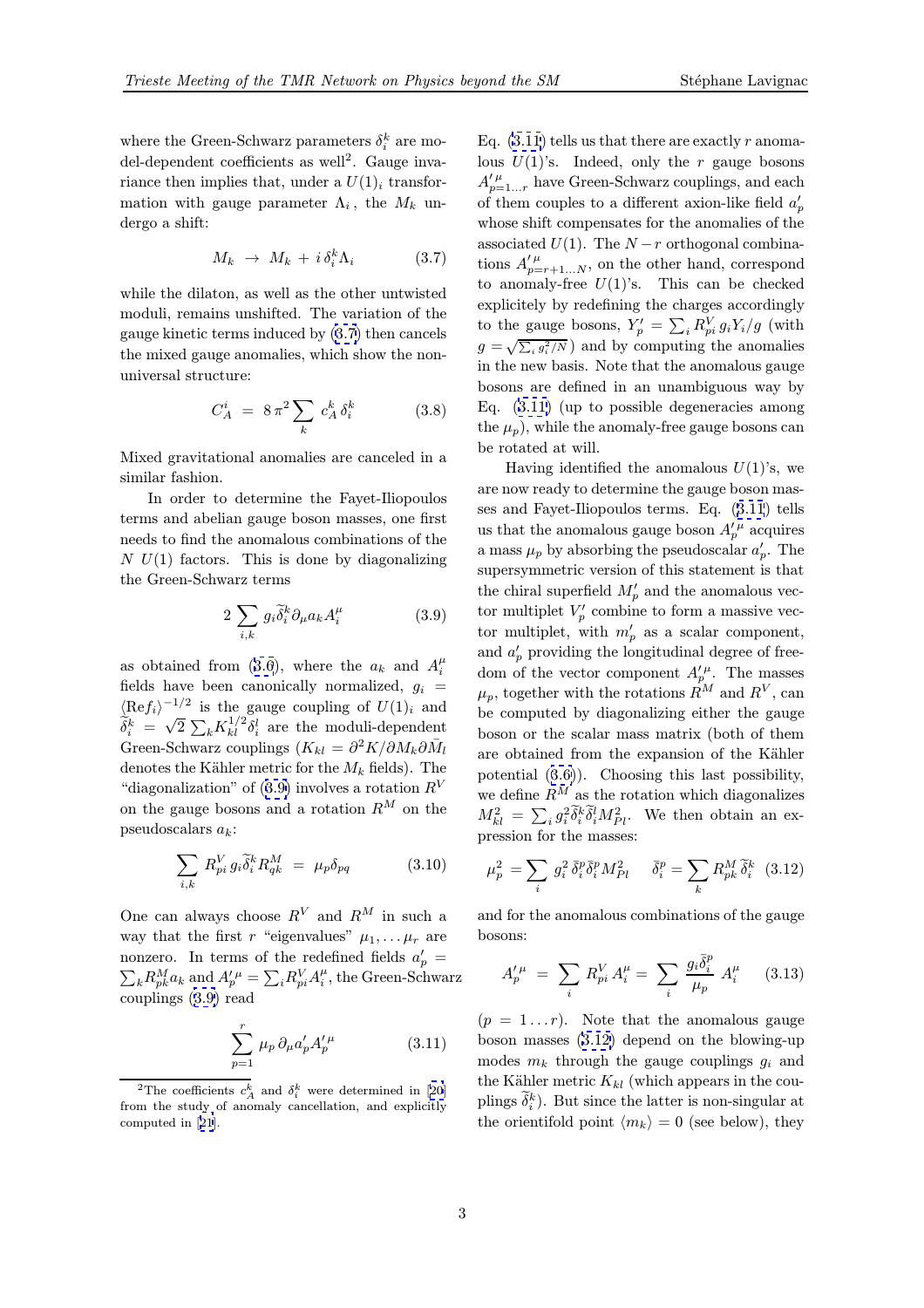do not significantly depart from their orientifold value  $\mu_p \sim M_{Pl}$  when one blows up. We therefore conclude that the anomalous gauge bosons acquire Planck-scale masses through the Green-Schwarz mechanism while the  $N - r$  anomalyfree gauge bosons remain massless, exactly as one would have expected.

As mentioned above, the Fayet-Iliopoulos terms are not generated at one loop (note that this is in agreement with the fact that the dilaton does not participate in anomaly cancellation), but receive tree-level contributions from the Kähler potential [20, 19]. After going to the basis of Eq.  $(3.11)$ , one obtains:

$$
\xi_p^2 = -\frac{\mu_p M_{Pl}}{\sqrt{2}g} \sum_{k,l} K_k K_{kl}^{-1/2} R_{pl}^M \qquad (3.14)
$$

where  $K_k = \partial K / \partial M_k$ . Note that  $\xi_p^2 = 0$  for<br>paramely free  $U(1)$ 's (since  $\mu_p = 0$ ). Expanding anomaly-free  $U(1)$ 's (since  $\mu_n = 0$ ). Expanding the derivatives of  $K$  around the orientifold point  $\langle m_k \rangle = 0$ , one finds:

$$
\xi_p^2 = -\frac{\mu_p M_{Pl}}{g} \langle m'_p \rangle - \dots \qquad (3.15)
$$

To derive Eq. (3.15), we have used the fact that the Kähler potential  $(3.6)$  can be expanded in powers of  $(M_k + \bar{M}_k - 2\sum_i \delta_i^k V_i)$  around the orientifold point, and that the lowest order term is a square<sup>3</sup>. We conclude that the scale of the Fayet-Iliopoulos terms [is s](#page-1-0)et by the values of the blowing-up modes; in particular, they vanish in the orientifold limit. This is to be contrasted with the heterotic case, in which  $\xi^2$  is tied to the string scale by the coefficient of the mixed gravitational anomaly.

To summarize, in  $D = 4, N = 1$  type IIB orientifolds, the vector multiplets  $V'_{p=1...r}$  asso-<br>gioted with the anomalous combinations of the ciated with the anomalous combinations of the abelian gauge factors acquire a Planck-scale mass (3.12) by absorbing a combination of the twisted chiral multiplets which contain the blowing-up modes of the underlying orbifold. To each of these massive multiplets is associated a moduli[depen](#page-2-0)dent Fayet-Iliopoulos term (3.15) which at lowest order is proportional to the vev of its scalar component. After integrating out the massive

vector multiplets, we end up with  $N-r$  anomalyfree  $U(1)$ 's and  $M-r$  twisted moduli  $M'_{p=r+1...M}$ .<br>Note that contrary to the hoteration association Note that contrary to the heterotic case, a vacuum shift is not required to maintain supersymmetry. Indeed, at the level of unbroken supersymmetry, and in the absence of any nonperturbative mechanism that would stabilize them, the vevs of the  $m_k$  fields are only restricted by the vanishing of the anomalous D-terms  $(p = 1 \dots r)$ 

$$
D'_p = -g\left(\sum_{\alpha} Y'_p{}^{\alpha} |\Phi_{\alpha}|^2 + \xi_p^2(m_k)\right) (3.16)
$$

Thus they describe flat directions, and the Fayet-Iliopoulos terms in type IIB orientifolds are just moduli. In particular, there is an obvious vacuum  $\langle \Phi_{\alpha} \rangle = 0$ ,  $\langle m_k \rangle = 0$ , corresponding to the orientifold limit, in which all  $\xi_p^2$  vanish. In this<br>program only the anomalous  $U(1)$ 's are husban vacuum, only the anomalous  $U(1)$ 's are broken, and their associated gauge bosons become heavy and decouple, leaving r residual global symmetries. On the other hand, nonzero values of the blowing-up modes would force some of the matter fields  $\Phi_{\alpha}$  to acquire a vev, possibly leading to further breakdown of the gauge group<sup>4</sup>.

## 4. Heterotic-type I duality in four dimensions

 $D = 4$ ,  $N = 1$  type IIB orientifolds, which can be seen as orbifolds of the type I string theory, allow us to investigate four-dimensional aspects of heterotic-type I duality [13]. Indeed, some of these models are expected to have heterotic duals which are perturbative string constructions. Furthermore, the duality relation between the tendimensional dilatons  $\Phi_I^{(10)} = -\Phi_H^{(10)}$  $\Phi_I^{(10)} = -\Phi_H^{(10)}$  $\Phi_I^{(10)} = -\Phi_H^{(10)}$  becomes, upon reduction to  $D$  dimensions [3]:

$$
\Phi_I^{(D)} = \frac{6 - D}{4} \Phi_H^{(D)} - \frac{D - 2}{16} \ln V_H^{(10 - D)}
$$
\n(4.1)

<sup>3</sup>This statement [19] is supported by the arguments of Ref. [22], and has been confirmed by the computations of Ref. [21].

<sup>4</sup>Let us add for completeness that the combinations  $M_k + \bar{M}_k - 2 \sum_i \delta_i^k V_i$  appearing in the Kähler potential (3.6) should actually be corrected by a piece depending logarithmically on the untwisted moduli [23, 21]. Taking this effect into account does not modify our conclusions; in particular, the Fayet-Iliopoulos terms still vanish in the [orien](#page-1-0)tifold limit.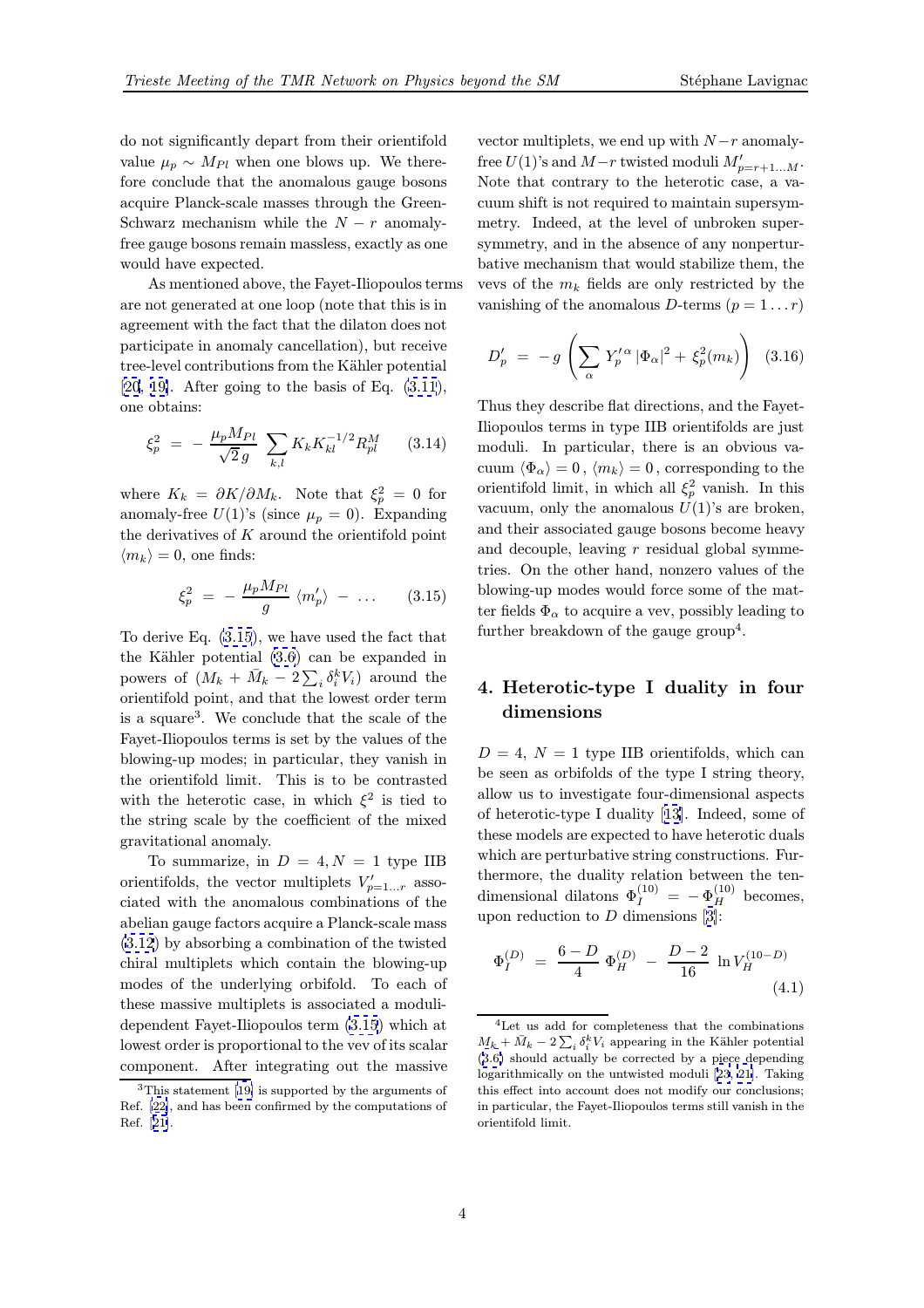where  $V_H^{(10-D)}$  is the (10-D)-dimensional com-<br>next volume in heterotic string units. Thus hete pact volume in heterotic string units. Thus, heterotic-type I duality, which is a nonperturbative symmetry in ten dimensions, relates regions of the moduli spaces which are both weakly coupled in four dimensions.

More specifically, among the consistent  $T^6/Z_N$ and  $Z_M \times Z_N$  orientifolds of Ref. [7, 9], the ones that contain solely D9-branes are expected to have a perturbative heterotic dual; these are the  $Z_3$ ,  $Z_7$  and  $Z_3 \times Z_3$  models. These models as well as their candidate heterotic [du](#page-6-0)a[ls](#page-6-0) were constructed in Ref. [3, 4, 5, 6], where duality aspects were also discussed. However, the results of Ref. [20, 19] were not known at that time (in particular, it was generally assumed that a Fayet-Iliopoulos term of t[he](#page-6-0) [order o](#page-6-0)f the string scale is associated to each anomalous  $U(1)$ , which calls for a ree[xamina](#page-7-0)tion of the question. The purpose of this section is to perform a detailed investigation of duality between  $D = 4$ ,  $N = 1$  type IIB orientifolds and heterotic orbifolds on the basis of the results of previous section.

#### 4.1  $Z_3$  models

Let us start with the  $Z_3$  models of Ref. [3]. The orientifold model is constructed by gauging the world-sheet parity of the type IIB string compactified on  $T^6/Z_3$ . The gauge group is  $G =$  $SU(12) \times SO(8) \times U(1)_X$ , and the ma[ss](#page-6-0)less spectrum consists of 3 families of  $Q_a = (12, 8<sub>V</sub>)_{-1}$ and  $\Phi_a = (\overline{66}, 1)_{+2}$  in the open string sector, 27 twisted moduli  $M_{\alpha\beta\gamma}$ ,  $\alpha, \beta, \gamma = 1, 2, 3$  corresponding to the blowing-up modes of the underlying orbifold (which has  $3^3 = 27$  fixed points) and 10 untwisted moduli (9 geometric moduli  $T_{ab}$  and the dilaton) in the closed string sector. The renormalizable superpotential reads  $W_I =$  $\lambda_{abc}^I Q_a Q_b \Phi_c$ . The  $U(1)_X$  factor is anomalous, with non-universal anomalies  $C_{SU(12)} = 36, C_{SO(8)}$  $= -72, C_X = 864$  and Tr $X/12 = 9$  which are canceled by the shifts of the twisted moduli  $M_{\alpha\beta\gamma}^{\qquad5}$ .

Let us now consider the candidate heterotic dual, which is a  $T^6/Z_3$  orbifold of the  $SO(32)$ heterotic string. The gauge group is the same as

in the orientifold model, and the untwisted sector matches the open string and untwisted closed string sectors of the latter. The twisted sector, which contains 27 copies of  $M_{\alpha\beta\gamma} = (1,1)_{-4}$ and  $V_{\alpha\beta\gamma} = (1, 8_S)_{+2}$ , shows on the other hand strong differences with the orientifold model: the blowing-up modes  $M_{\alpha\beta\gamma}$  are charged under  $U(1)_X$ and the  $SO(8)$  spinors have no orientifold counterparts (this is due to the fact that spinorial representations of orthogonal groups cannot arise perturbatively from D-branes; however, they could be generated nonperturbatively). The renormalizable superpotential differs from  $W_I$  by the presence of couplings involving the twisted fields [4]:  $W_H = \lambda_{abc}^H Q_a Q_b \Phi_c + \Lambda_{(...)} M_{\alpha\beta\gamma} V_{\alpha'\beta'\gamma'} V_{\alpha''\beta''\gamma''}.$ <br>Finally, the  $U(1)$  factor has universed approximately Finally, the  $U(1)_X$  factor has universal anomalies  $C_{SU(12)} = C_{SO(8)} = C_X = \text{Tr} X/12 = 36$  which are compensated for by the shift of the dilat[on](#page-6-0), and a Fayet-Iliopoulos term  $\xi^2 = \frac{\text{Tr}X}{192 \pi^2} M_{Str}^2$  is<br>generated at the one loop layel generated at the one-loop level.

Although the two models appear to be quite different, the presence of an anomalous  $U(1)$  on both sides enforces duality. Indeed, one should compare not the original vacua, but the supersymmetric low-energy theories which are obtained after the anomalous D-term has been canceled and the heavy fields (including the anomalous  $U(1)$  have been integrated out. On the orientifold side, the vector multiplet  $V_X$  becomes massive by absorbing the symmetric combination of the 27 twisted moduli  $M_{\alpha\beta\gamma}$ ; its decoupling leads to an unbroken gauge group  $SU(12) \times SO(8)$ and a global symmetry  $U(1)_X$  at the orientifold point. On the heterotic side, a vacuum shift is necessary in order to compensate for the Fayet-Iliopoulos term. Since the latter is positive, this requires nonzero vevs of the blowing-up modes, which carry a negative  $X$ -charge<sup>6</sup>. The twisted states  $V_{\alpha\beta\gamma}$  then acquire supersymmetric masses through their superpotential couplings [4] and decouple from the massless spectrum. As long as the  $\langle M_{\alpha\beta\gamma}\rangle$  are the only nonzero vevs, the non abelian gauge group  $SU(12) \times SO(8)$  rema[in](#page-6-0)s un-

<sup>&</sup>lt;sup>5</sup>More precisely, only the symmetric combination of the 27 twisted moduli  $M_{\alpha\beta\gamma}$  is involved in the generalized Green-Schwarz mechanism

<sup>&</sup>lt;sup>6</sup>Since the  $Q_a$  fields also carry a negative X-charge, one can actually cancel the anomalous D-term without blowing up the orbifold. We do not consider this possibility however, because it seems to be impossible to ensure both D- and F-flatness in this case (a similar statement has been done about the blown-up orientifold [24]).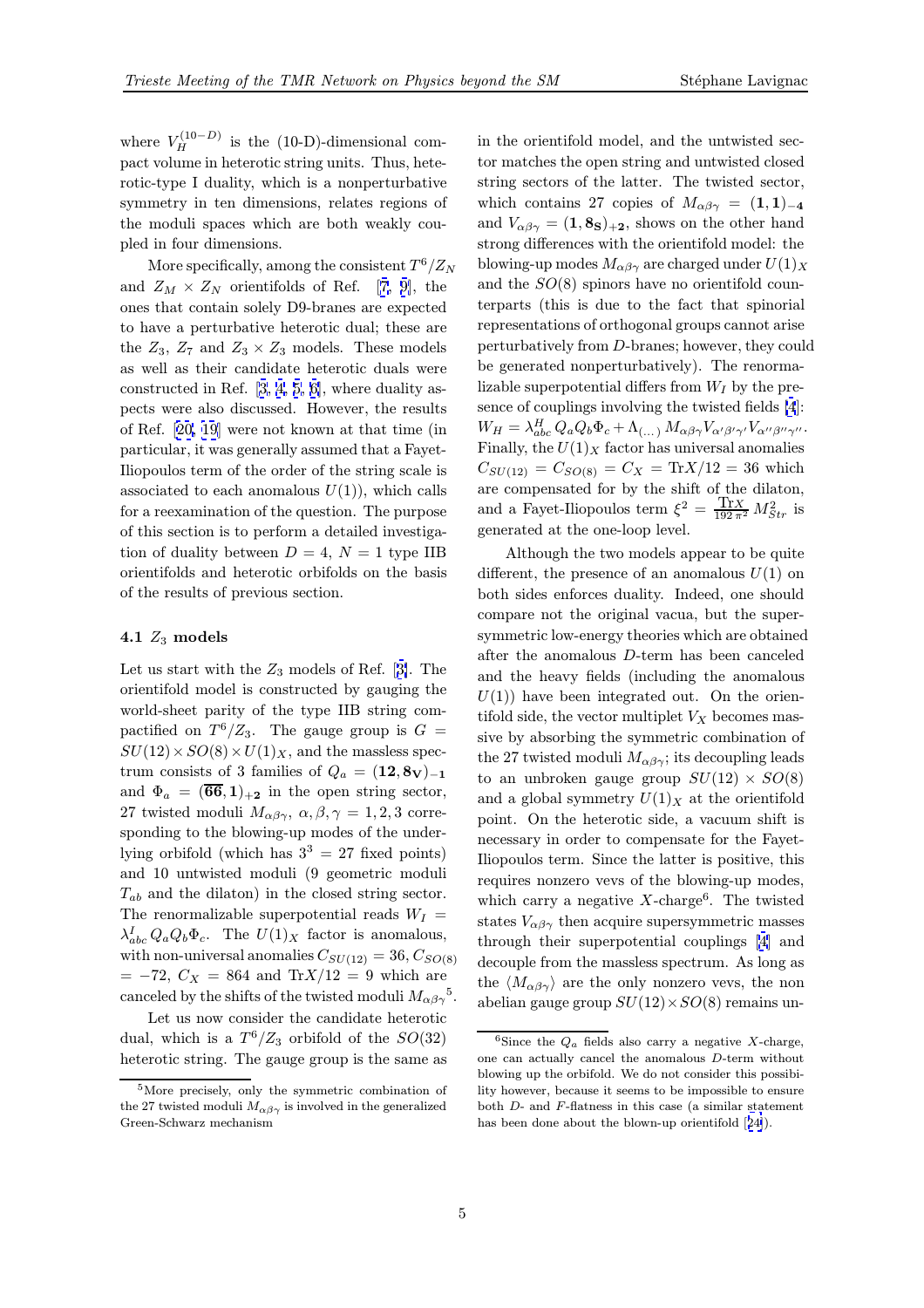broken, while  $V_X$  becomes heavy by absorbing a combination of the dilaton and  $M_{\alpha\beta\gamma}$  superfields. Note that  $U(1)_X$  survives as an effective global symmetry of the renormalizable superpotential, although it is spontaneously broken by the vevs of the blowing-up modes. This is due to the fact that the only renormalizable couplings that violate the  $X$  charge are the masses of the  $V_{\alpha\beta\gamma}$  fields, which decouple from the low-energy theory. Of course, higher order terms may not respect this symmetry.

We conclude that the gauge groups and massless spectra of both models match after decoupling of the anomalous  $U(1)$ . It is interesting to remark that, at the point of maximal gauge symmetry, the blown-up orbifold is dual to the type I model in the exact orientifold limit. Note also that the presence of moduli-dependent Fayet-Iliopoulos terms on the orientifold side is crucial for matching all flat directions of both models.

#### 4.1.1  $Z_3$  models with a discrete Wilson line

One can add a discrete Wilson line to the  $Z_3$ models [8]. The gauge group is then broken to  $G = SU(4)^4 \times U(1)^4$ . Three combinations X, Y<sub>1</sub> and  $Y_2$  of the abelian charges are anomalous in the orientifold model, thus only one  $U(1)$  gauge factor r[em](#page-6-0)ains at low energy. On the heterotic side, there is of course a single anomalous charge X, but the vacuum shift induced by the Fayet-Iliopoulos term breaks  $Y_1$  and  $Y_2$  at the same time. Finally, one finds a perfect matching of both models once the heavy fields have been integrated out.

#### 4.2  $Z_7$  models

While duality holds in the  $Z_3$  case, problems appear at the level of the maximal unbroken gauge symmetry in the  $Z_7$  case. These models [5] have a gauge group  $G = SU(4)^3 \times SO(8) \times U(1)^3$ , with three anomalous  $U(1)$ 's on the orientifold side. The heterotic model has  $\xi^2 > 0$  and the only fields with a negative anomalous char[ge](#page-6-0) have quantum numbers  $Q_1 = (1, \bar{4}, 4, 1)_{(-2,1,1)}$ ,  $Q_2 =$  $(\bar{4}, 1, 4, 1)_{(-2,1,-1)}$  and  $Q_3 = (\bar{4}, \bar{4}, 1, 1)_{(-2,-2,0)}$ (where the first subscript refers to the anomalous charge). Thus the vacuum shift necessarily breaks  $SU(4)^3$  together with the three  $U(1)$ 's. In the orientifold model, on the other hand, the non abelian gauge group remains unbroken as long as the singularities are not blown up, since the Fayet-Iliopoulos terms vanish in this limit. We conclude that the moduli spaces of the two models cannot be matched, unless the orientifold point is destabilized e.g. by some nonperturbative mechanism<sup>7</sup>.

#### 4.3  $Z_3 \times Z_3$  models

Duality does not seem to hold in the  $Z_3 \times Z_3$  case either. Both models [6] have a gauge group  $G =$  $SU(4)^3 \times SO(8) \times U(1)^3$  with a single anomalous  $U(1)$ . After the vacuum shift and the decoupling of the heavy fields, the gauge groups match, but there remains a sligh[t](#page-6-0) discrepancy in the massless spectrum: some heterotic twisted states are charged under the two remaining  $U(1)$ 's, while their orientifold counterparts are gauge singlets.

#### 4.4 Comments

It is difficult to draw a general conclusion from the previous analyses. While the  $Z_3$  models satisfy our duality criteria, problems appear at the level of the gauge group in the  $Z_7$  case, and at the level of the massless spectrum in the  $Z_3 \times Z_3$ case. It could be that these models are actually not dual. However, the discrepancies found could just mean that we are missing nonperturbative effects; in particular, duality could be restored in the  $Z_7$  case if Fayet-Iliopoulos terms were generated in the orientifold model.

That such effects may be present is supported by several features of the  $Z_3$  and  $Z_3 \times Z_3$  models that strongly suggest duality. First, despite the differences of the anomaly cancellation mechanisms, the blowing-up modes of the two models seem to play a "dual" role: on the orientifold side, they are moduli and participate in the generalized Green-Schwarz mechanism; on the heterotic side, they are charged under the anomalous  $U(1)$  and acquire vevs in order to compensate for the Fayet-Iliopoulos term. This results

<sup>&</sup>lt;sup>7</sup>Let us add for completeness that the  $Z_7$  orbifold also possesses charged twisted states that have no perturbative counterparts on the orientifold side. Like in the  $Z_3$  case, these states can acquire large masses through their superpotential couplings. However, in the  $Z_7$  case this requires nonzero vevs of both the  $Q_a$  fields and the blowing-up modes, the latter being not enforced by the vacuum shift.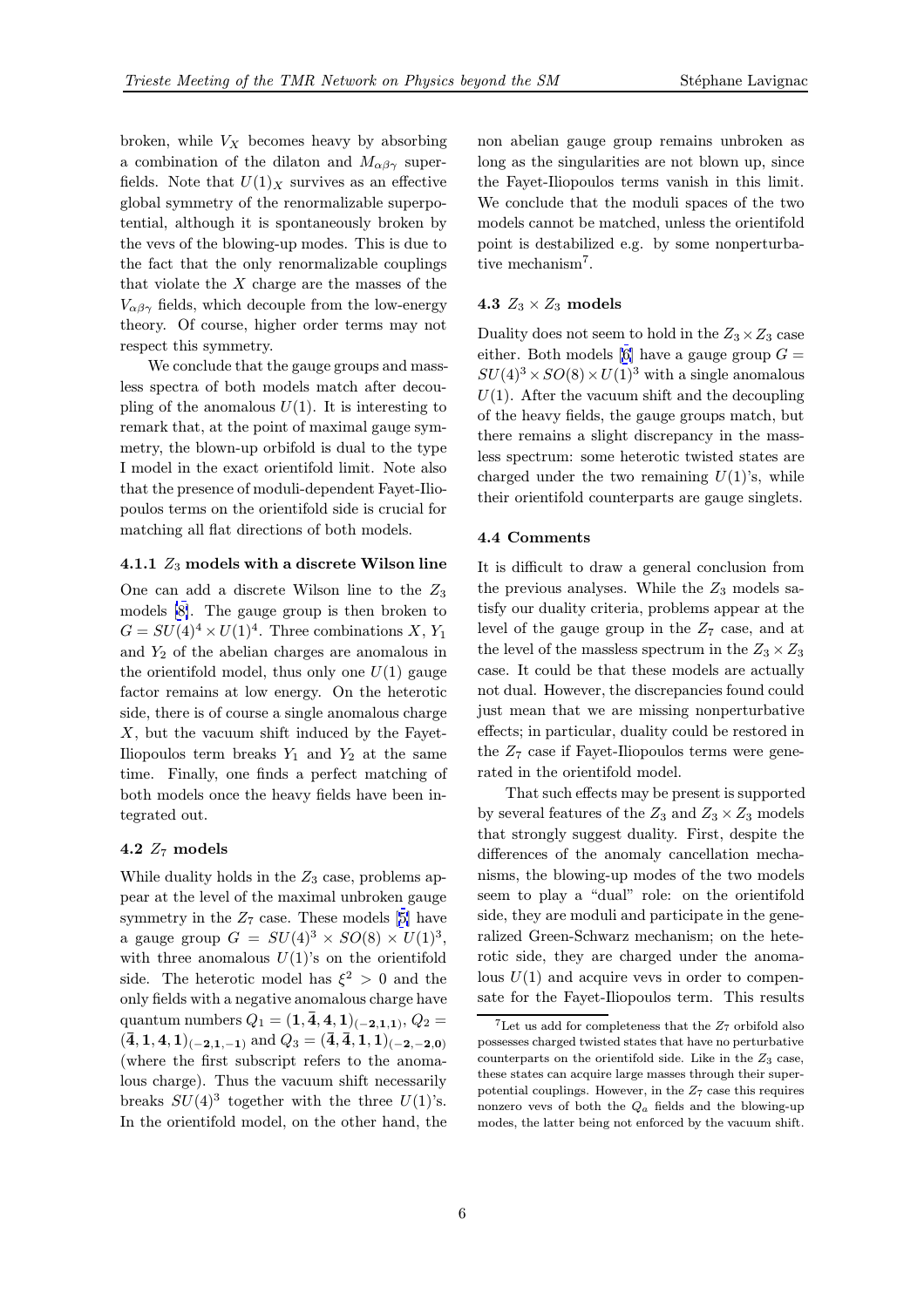<span id="page-6-0"></span>in the breaking and decoupling at a high scale of the same number of  $U(1)$ 's in both models. Furthermore, the vevs of the heterotic blowingup modes give large supersymmetric masses to the states that have no perturbative orientifold counterparts, making it possible for both massless spectra to match. This picture is not valid for the  $Z_7$  models, because the heterotic blowingup modes do not carry any anomalous charge.

## 5. Conclusion

In this talk, we have studied the properties of anomalous  $U(1)$ 's in a large class of  $D = 4, N = 1$ type IIB orientifolds, and reconsidered some candidate evidence for  $N = 1$  heterotic-type I duality in four dimensions, in the light of the results of Ref. [20] and [19]. We have shown how the anomalous vector multiplets acquire a mass of the order of the Planck scale and decouple from the low-energy effective theory. The scales of the assoc[iat](#page-7-0)ed Fay[et-](#page-7-0)Iliopoulos terms are fixed by the values of the blowing-up modes of the underlying orbifold, and they vanish in the orientifold limit. This is a noticeable difference with the heterotic anomalous  $U(1)$ , whose Fayet-Iliopoulos term has a nonzero, moduli-independent value of the order of the string scale.

On the basis of this picture, we have reconsidered the generally admitted duality between  $D = 4$ ,  $N = 1$  type IIB orientifolds and heterotic orbifolds, which has been considered as a four-dimensional manifestation of the postulated heterotic-type I duality in ten dimensions. We found that the shift of the heterotic vacuum required by the presence of a Fayet-Iliopoulos term ensures a perfect matching of the gauge groups and perturbative spectra of the  $Z_3$  models, but there remain discrepancies in two other candidate dual models, namely the  $Z_7$  and  $Z_3 \times Z_3$ cases. It is likely however that duality be restored by nonperturbative effects that remain to be identified<sup>8</sup>.

#### Acknowledgements

I would like to thank Z. Lalak and H.P. Nilles for a pleasant and stimulating collaboration. This work has been supported by the European Commission program ERBFMRX-CT96-0090.

## References

- [1] Z. Lalak, S. Lavignac and H.P. Nilles, preprint BONN-TH-99-06, hep-th/9903160, to appear in Nucl. Phys. B.
- [2] A. Sagnotti, in Cargese '87, "Non-Perturbative Quantum Field Theory", eds. G. Mack et al. (Pergamon Press, Oxford, 1988), p. 251; G. Pradisi and A. Sagnotti, Phys. Lett. B216 (1989) 59; M. Bianchi and A. Sagnotti, Phys. Lett. B247 (1990) 517, Nucl. Phys. B361 (1991) 519; E.G. Gimon and J. Polchinski, Phys. Rev. D54 (1996) 1667.
- [3] C. Angelantonj, M. Bianchi, G. Pradisi, A. Sagnotti, and Ya.S. Stanev, Phys. Lett. B385 (1996) 96.
- [4] Z. Kakushadze, Nucl. Phys. B512 (1998) 221.
- [5] Z. Kakushadze and G. Shiu, Phys. Rev. D56 (1997) 3686.
- [6] Z. Kakushadze and G. Shiu, Nucl. Phys. B520 (1998) 75.
- [7] G. Zwart, Nucl. Phys. B526 (1998) 378.
- [8] L.E. Ibanez, JHEP 07 (1998) 002.
- [9] G. Aldazabal, A. Font, L.E. Ibanez, and G. Violero, Nucl. Phys. B536 (1998) 29.
- [10] Z. Kakushadze, Phys. Lett. B434 (1998) 269, Phys. Rev. D58 (1998) 101901.
- [11] J. Lykken, E. Poppitz and S.P. Trivedi, Nucl. Phys. B543 (1999) 105.
- [12] L.E. Ibanez, C. Munoz and S. Rigolin, Nucl. Phys. B553 (1999) 43.
- [13] J. Polchinski and E. Witten, Nucl. Phys. B460 (1996) 525.
- [14] M. Dine, N. Seiberg and E. Witten, Nucl. Phys. B289 (1987) 317.
- [15] M. Green and J. Schwarz, Phys. Lett. B149 (1984) 117.
- [16] J. Atick, L. Dixon and A. Sen, Nucl. Phys. B292 (1987) 109; M. Dine, I. Ichinose and N. Seiberg, Nucl. Phys. B293 (1987) 253.

<sup>8</sup>The results of Ref. [21], in which threshold corrections to the gauge couplings in  $T^6/Z_N$  type IIB orientifolds were computed, seem to indicate that such nonperturbative effects are also required in the  $Z_3$  case in order for duality to hold.